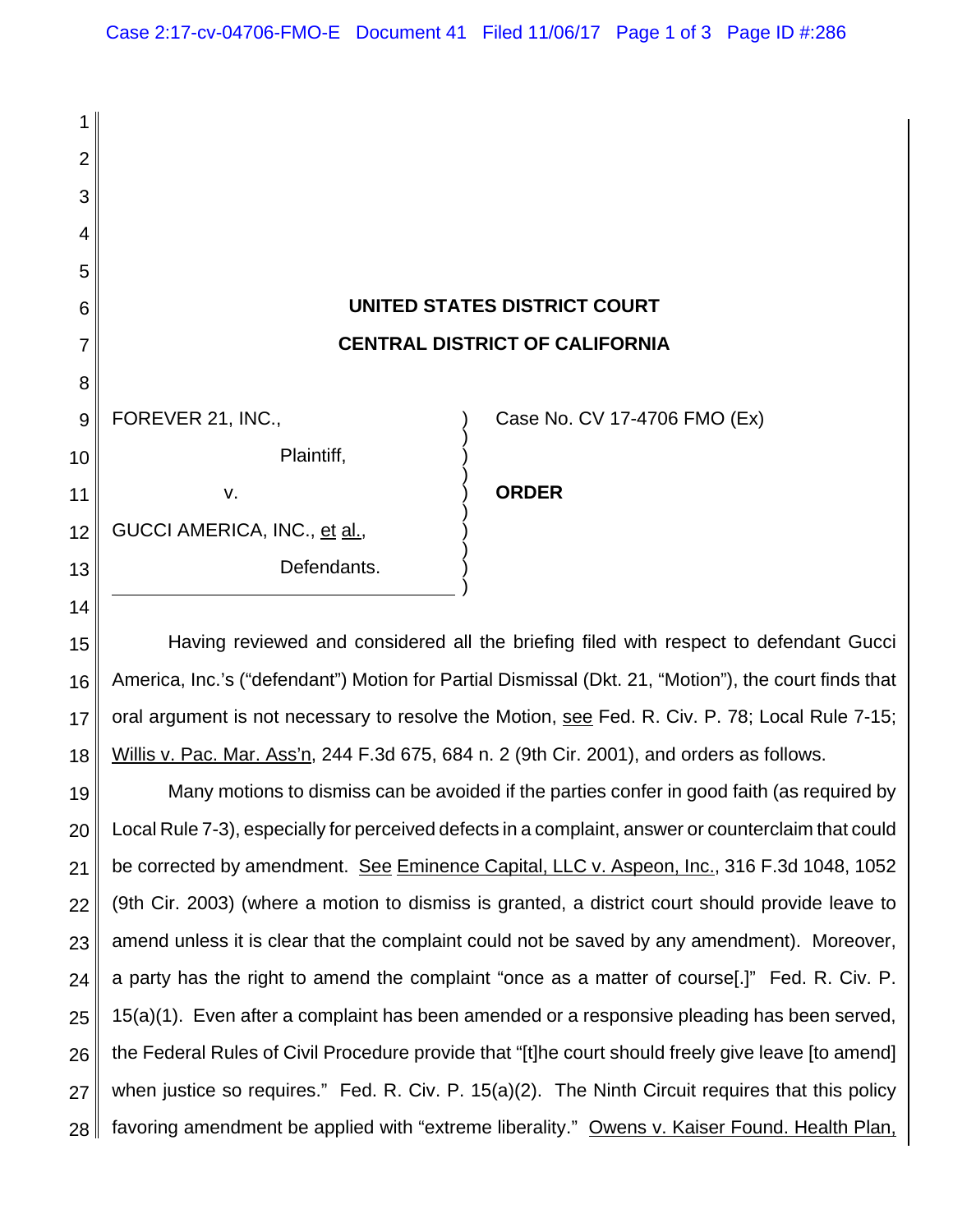1 2 Inc., 244 F.3d 708, 712 (9th Cir. 2001); Morongo Band of Mission Indians v. Rose, 893 F.2d 1074, 1079 (9th Cir. 1990).

3 4 5 6 7 8 9 10 11 12 13 14 15 16 17 The court will grant defendant's Motion and dismiss plaintiff's Complaint (Dkt. 1) with leave to amend. In preparing the First Amended Complaint, plaintiff shall carefully evaluate the contentions set forth in defendant's Motion. For example, the Complaint seeks the denial of Gucci's pending trademark applications with the United States Patent and Trademark Office ("USPTO"), (see Dkt. 1, Complaint at ¶¶ 43-46), but the authority on which it relies, 15 U.S.C. § 1119, refers only to registered marks. See id. ("In any action involving a registered mark the court may determine the right to registration, order the cancellation of registrations, in whole or in part, restore canceled registrations, and otherwise rectify the register with respect to the registrations of any party to the action."); (see Dkt. 31, Plaintiff and Counter-Defendant Forever 21, Inc.'s Opposition to Defendant and Counter-Claimant Gucci America, Inc.'s Motion for Partial Dismissal of the Complaint ("Opp.") at 9). Further, the court is skeptical that plaintiff has sufficiently alleged facts to support its claims for cancellation based on lack of secondary meaning, aesthetic functionality, and genericism. (See Dkt. 1, Complaint at ¶¶ 1, 27, 37-42). Moreover, the court questions whether plaintiff has standing to seek cancellation of registrations that defendant has not accused plaintiff of infringing. (See Dkt. 21, Motion at 17-19; Dkt. 31, Opp. at 7-8).

- 18
- 19

1. Defendant's Motion for Partial Dismissal **(Document No. 21)** is **granted**.

Based on the foregoing, IT IS ORDERED THAT:

20

2. The Complaint (Dkt. 1) is **dismissed with leave to amend**.

21 22 23 24 3. If plaintiff still wishes to pursue this action, it is granted until **November 17, 2017**, to file a first amended complaint attempting to cure the deficiencies set forth above as well as the other alleged defects outlined in defendant's Motion. The court expects that defendant will agree to any amendments that will or attempt to cure the alleged defects.

25 26 27 28 4. The first amended complaint must be labeled "First Amended Complaint," filed in compliance with Local Rule 3-2 and contain the case number assigned to the case, i.e., Case No. CV 17-4706 FMO (Ex). In addition, plaintiff is informed that the court cannot refer to a prior pleading in order to make its First Amended Complaint complete. Local Rule 15-2 requires that

2